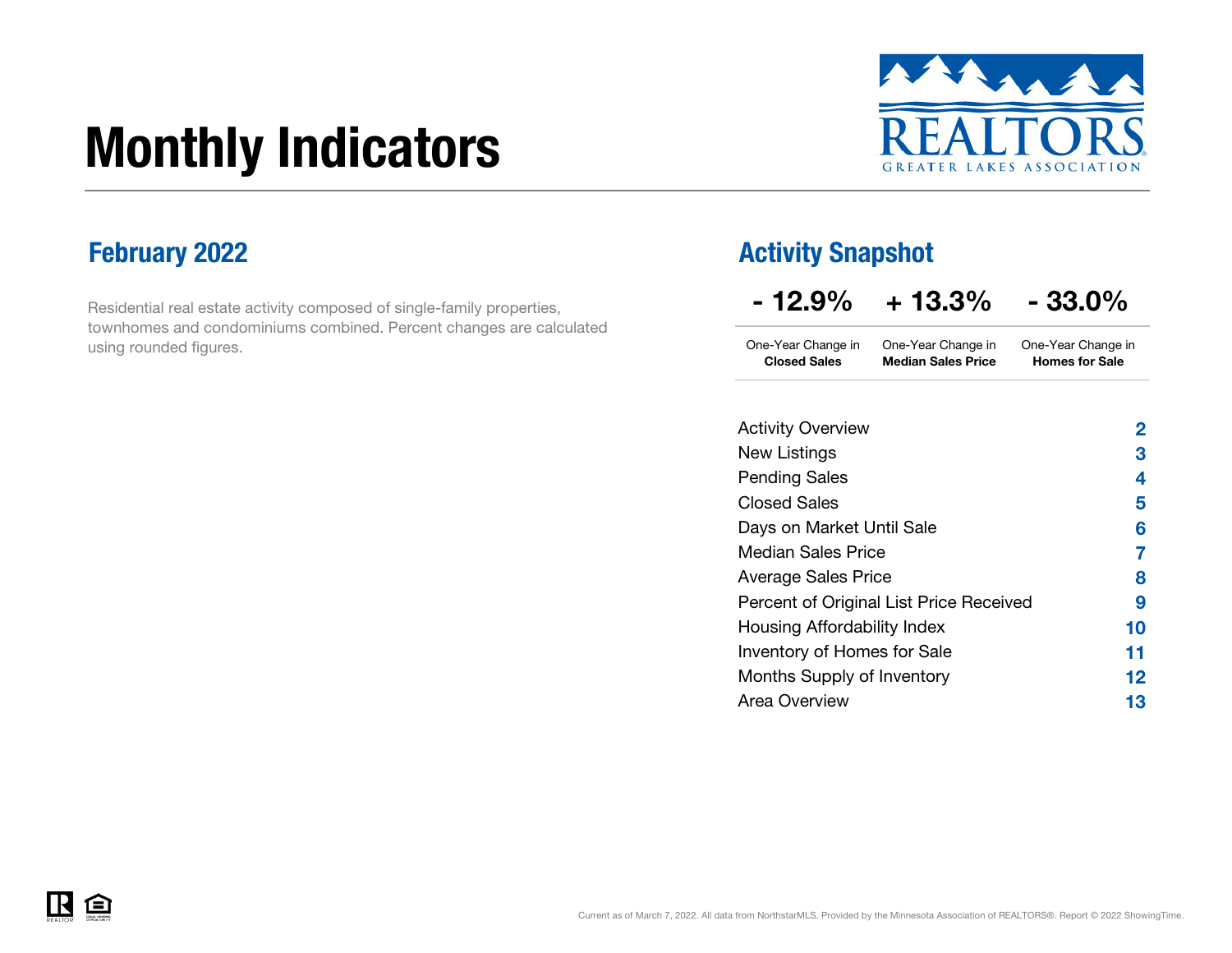### Activity Overview

Key metrics by report month and for year-to-date (YTD) starting from the first of the year.



| <b>Key Metrics</b>           | <b>Historical Sparkbars</b>                      | 2-2021    | 2-2022    | Percent Change |           | <b>YTD 2021 YTD 2022</b> | <b>Percent Change</b> |
|------------------------------|--------------------------------------------------|-----------|-----------|----------------|-----------|--------------------------|-----------------------|
| <b>New Listings</b>          | 2-2019<br>2-2020<br>2-2021<br>2-2022             | 325       | 265       | $-18.5%$       | 591       | 484                      | $-18.1%$              |
| <b>Pending Sales</b>         | $2 - 2020$<br>$2 - 2021$<br>$2 - 2019$<br>2-2022 | 292       | 257       | $-12.0%$       | 586       | 516                      | $-11.9%$              |
| <b>Closed Sales</b>          | 2-2019<br>2-2020<br>2-2021<br>2-2022             | 249       | 217       | $-12.9%$       | 569       | 449                      | $-21.1%$              |
| <b>Days on Market</b>        | 2-2019<br>2-2020<br>$2 - 2021$<br>2-2022         | 62        | 46        | $-25.8%$       | 61        | 46                       | $-24.6%$              |
| <b>Median Sales Price</b>    | 2-2019<br>2-2020<br>2-2021<br>2-2022             | \$211,500 | \$239,650 | $+13.3%$       | \$210,000 | \$231,900                | $+10.4%$              |
| <b>Avg. Sales Price</b>      | 2-2019<br>$2 - 2021$<br>2-2022<br>2-2021         | \$248,585 | \$272,382 | $+9.6%$        | \$250,547 | \$263,775                | $+5.3%$               |
| Pct. of Orig. Price Received | 2-2019<br>2-2020<br>2-2021<br>2-2022             | 95.7%     | 97.9%     | $+2.3%$        | 96.2%     | 97.2%                    | $+1.0%$               |
| <b>Affordability Index</b>   | $2 - 2020$<br>2-2019<br>$2 - 2021$<br>2-2022     | 138       | 116       | $-15.9%$       | 139       | 120                      | $-13.7%$              |
| <b>Homes for Sale</b>        | 2-2019<br>2-2020<br>2-2021<br>2-2022             | 606       | 406       | $-33.0%$       |           |                          |                       |
| <b>Months Supply</b>         | 2-2019<br>2-2020<br>2-2021<br>2-2022             | $1.1$     | 0.9       | $-18.2%$       |           |                          |                       |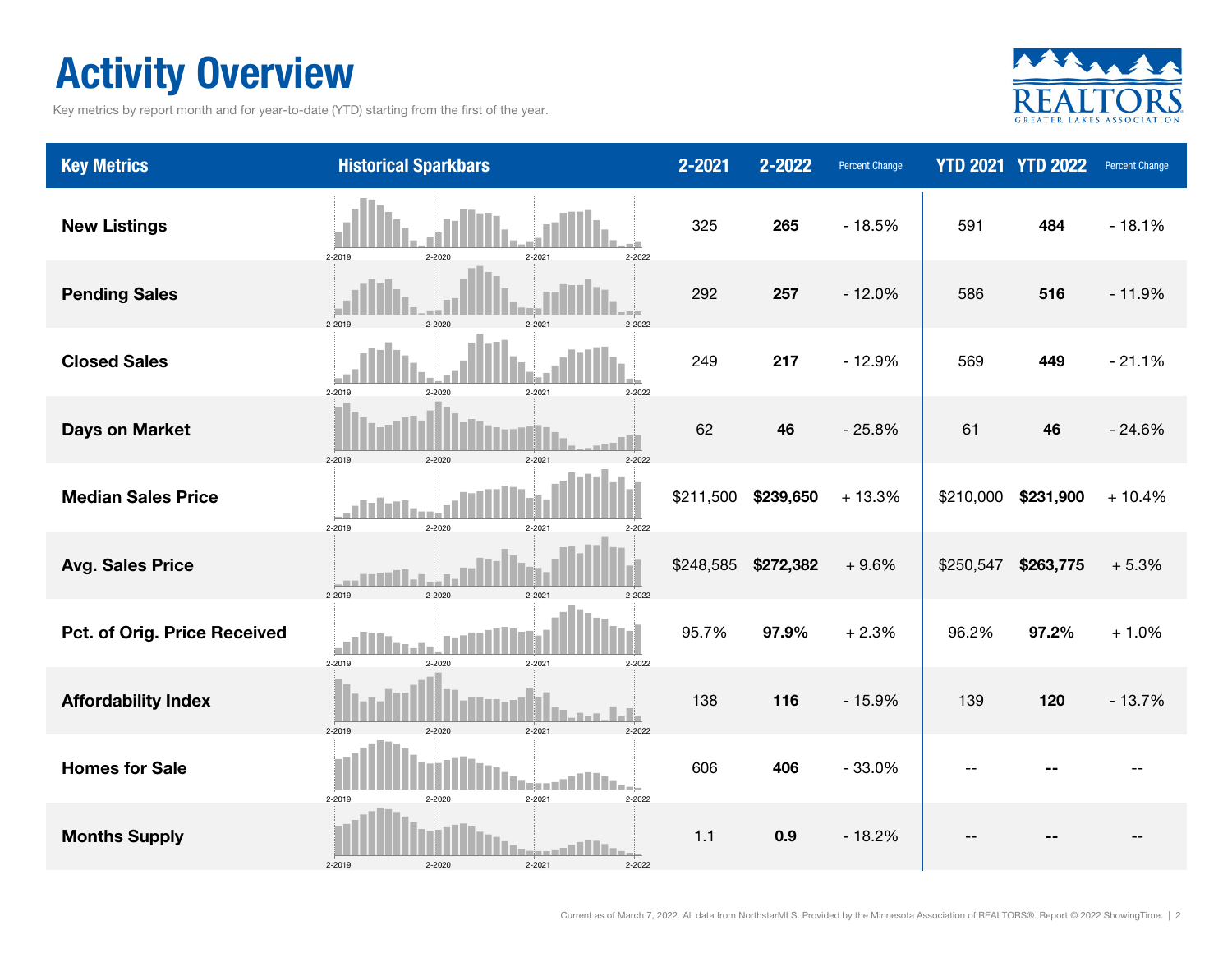### New Listings

A count of the properties that have been newly listed on the market in a given month.





| 754     |          |          |
|---------|----------|----------|
|         | 591      |          |
|         |          | 484      |
|         |          |          |
|         |          |          |
| $-7.5%$ | $-21.6%$ | $-18.1%$ |
| 2020    | 2021     | 2022     |

| <b>New Listings</b> |     | <b>Prior Year</b> | <b>Percent Change</b> |
|---------------------|-----|-------------------|-----------------------|
| March 2021          | 563 | 660               | -14.7%                |
| April 2021          | 599 | 626               | $-4.3%$               |
| May 2021            | 765 | 840               | $-8.9\%$              |
| June 2021           | 789 | 819               | $-3.7%$               |
| <b>July 2021</b>    | 785 | 761               | $+3.2%$               |
| August 2021         | 817 | 765               | $+6.8%$               |
| September 2021      | 634 | 711               | $-10.8%$              |
| October 2021        | 475 | 474               | $+0.2%$               |
| November 2021       | 285 | 282               | $+1.1%$               |
| December 2021       | 192 | 212               | $-9.4%$               |
| January 2022        | 219 | 266               | $-17.7%$              |
| February 2022       | 265 | 325               | $-18.5%$              |
| 12-Month Avg        | 532 | 562               | $-5.3%$               |

#### Historical New Listings by Month

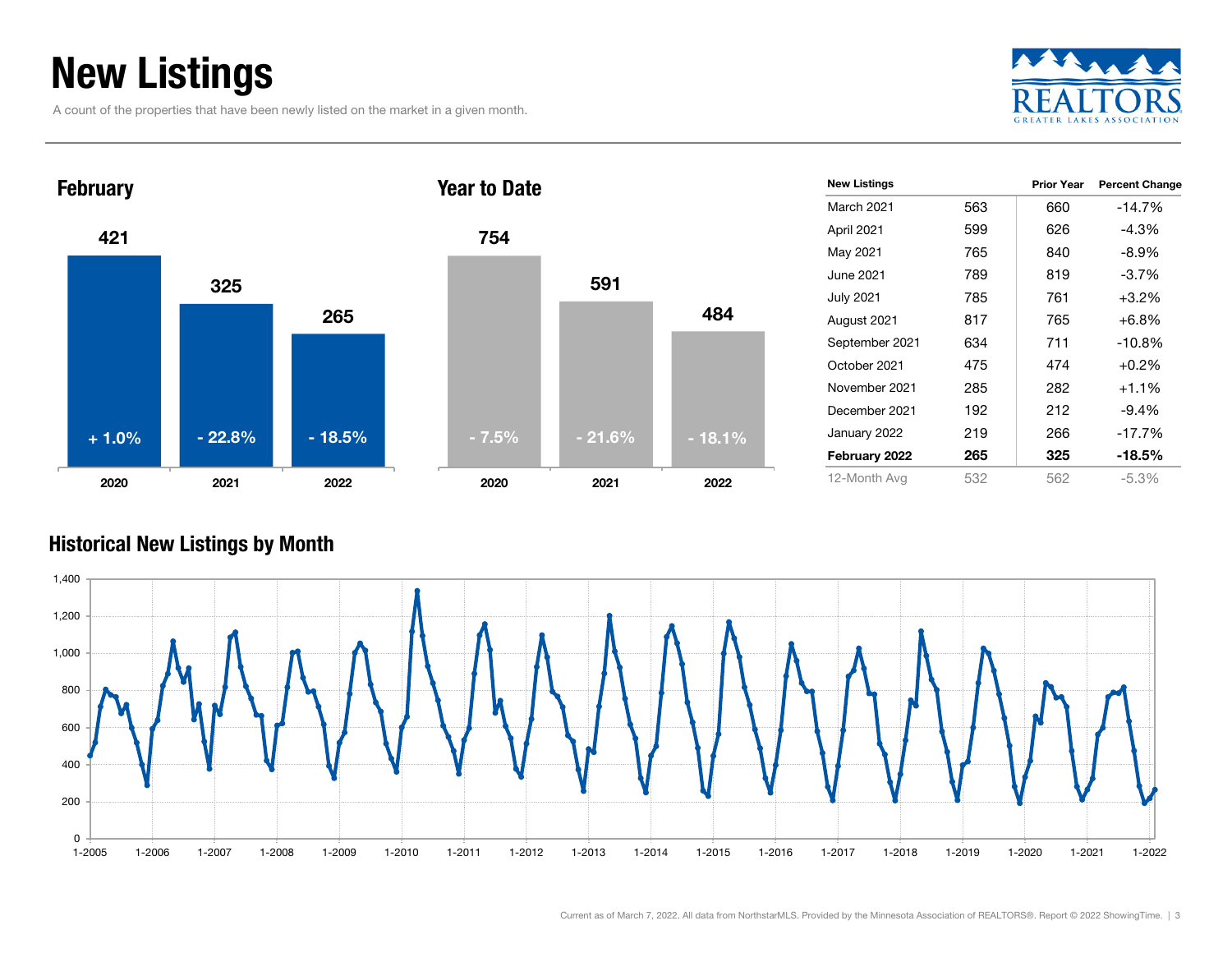### Pending Sales

A count of the properties on which offers have been accepted in a given month.





|                      |     | <b>Prior Year</b> |                       |
|----------------------|-----|-------------------|-----------------------|
| <b>Pending Sales</b> |     |                   | <b>Percent Change</b> |
| <b>March 2021</b>    | 503 | 401               | $+25.4%$              |
| April 2021           | 500 | 424               | $+17.9%$              |
| May 2021             | 601 | 666               | -9.8%                 |
| June 2021            | 590 | 806               | $-26.8%$              |
| <b>July 2021</b>     | 592 | 835               | $-29.1%$              |
| August 2021          | 669 | 756               | $-11.5%$              |
| September 2021       | 567 | 704               | $-19.5%$              |
| October 2021         | 533 | 550               | $-3.1\%$              |
| November 2021        | 386 | 376               | $+2.7%$               |
| December 2021        | 242 | 304               | $-20.4%$              |
| January 2022         | 259 | 294               | $-11.9%$              |
| February 2022        | 257 | 292               | $-12.0\%$             |
| 12-Month Avg         | 475 | 534               | $-11.0\%$             |

#### Historical Pending Sales by Month

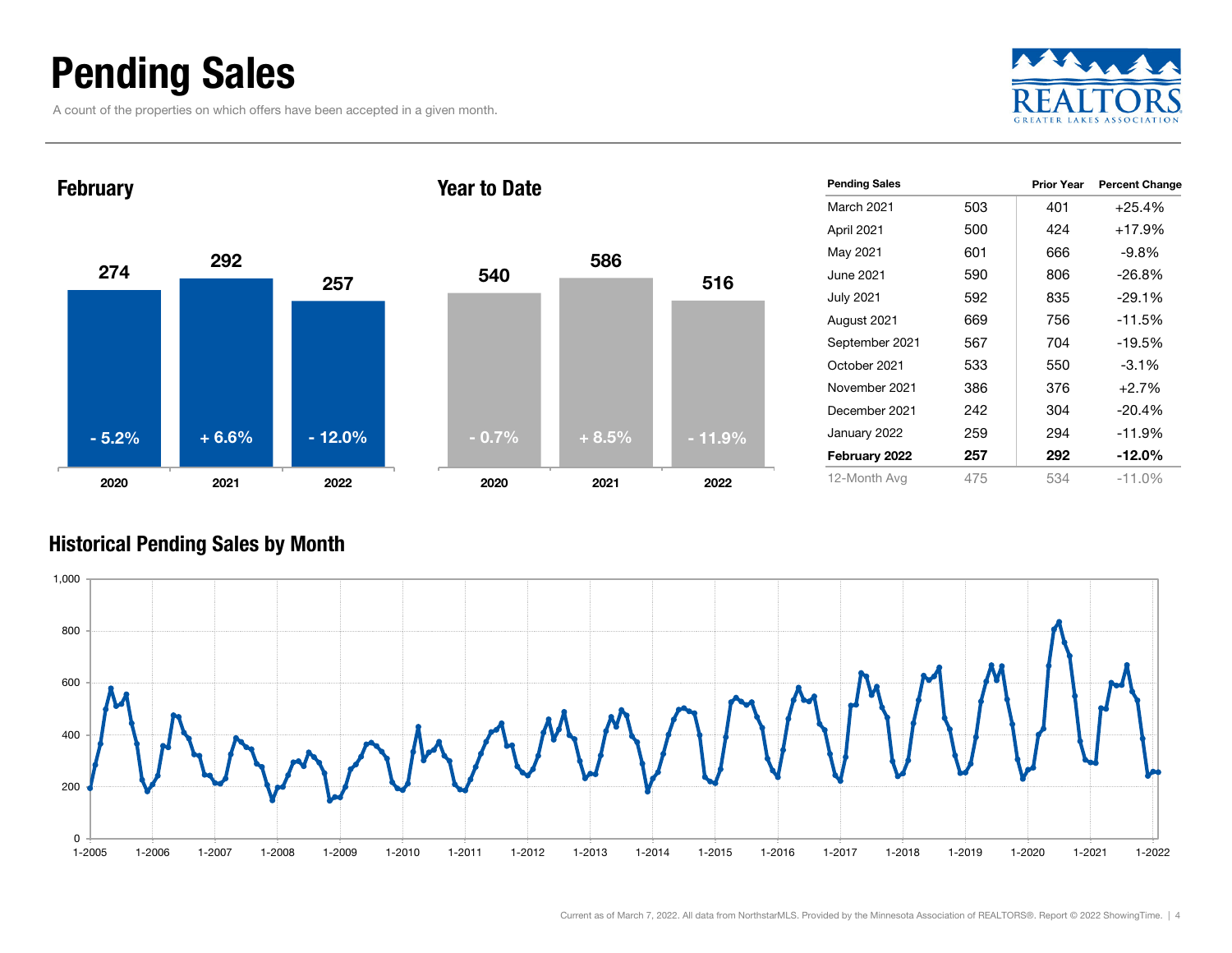### Closed Sales

A count of the actual sales that closed in a given month.





#### Historical Closed Sales by Month

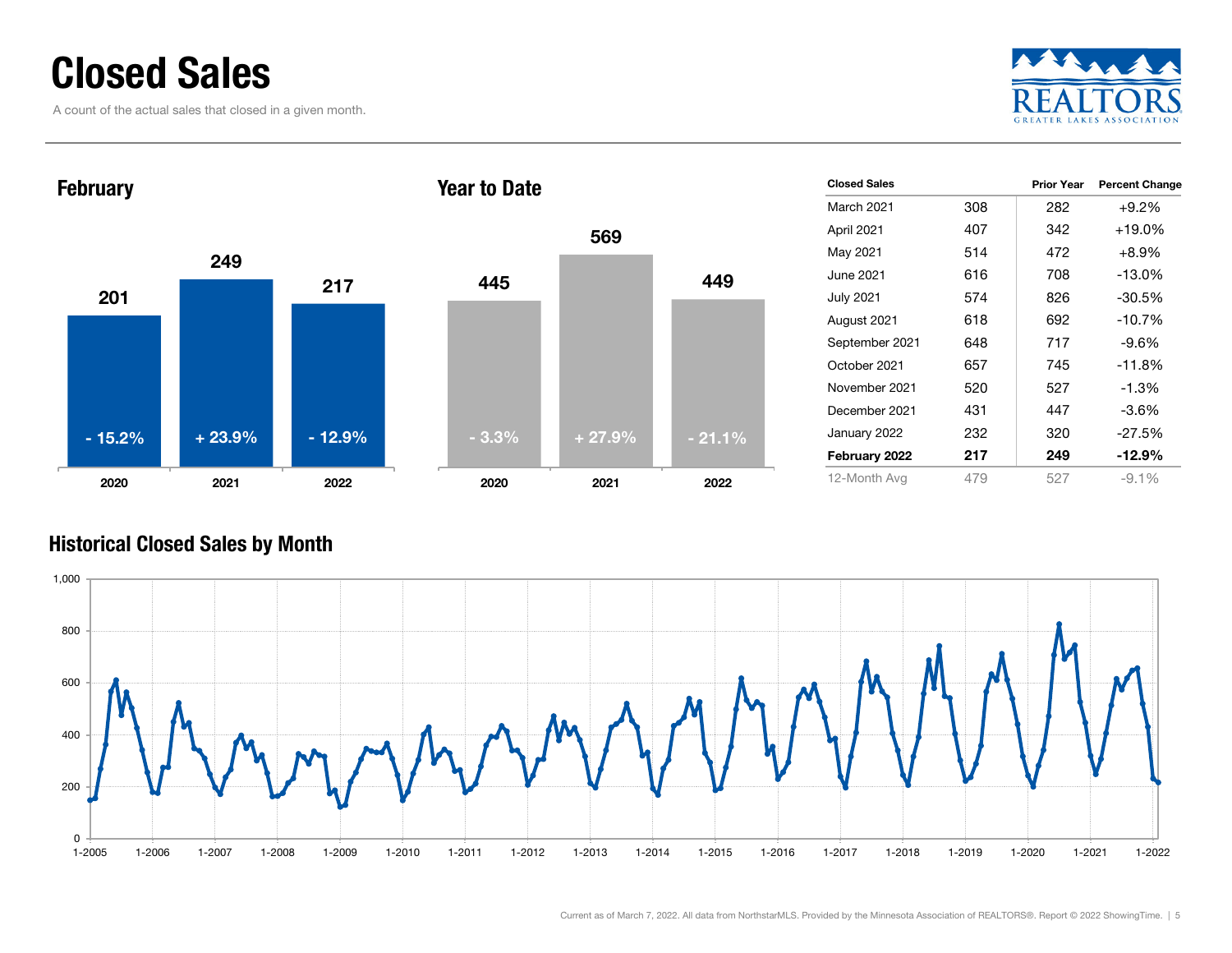### Days on Market Until Sale

Average number of days between when a property is listed and when an offer is accepted in a given month.





#### Historical Days on Market Until Sale by Month

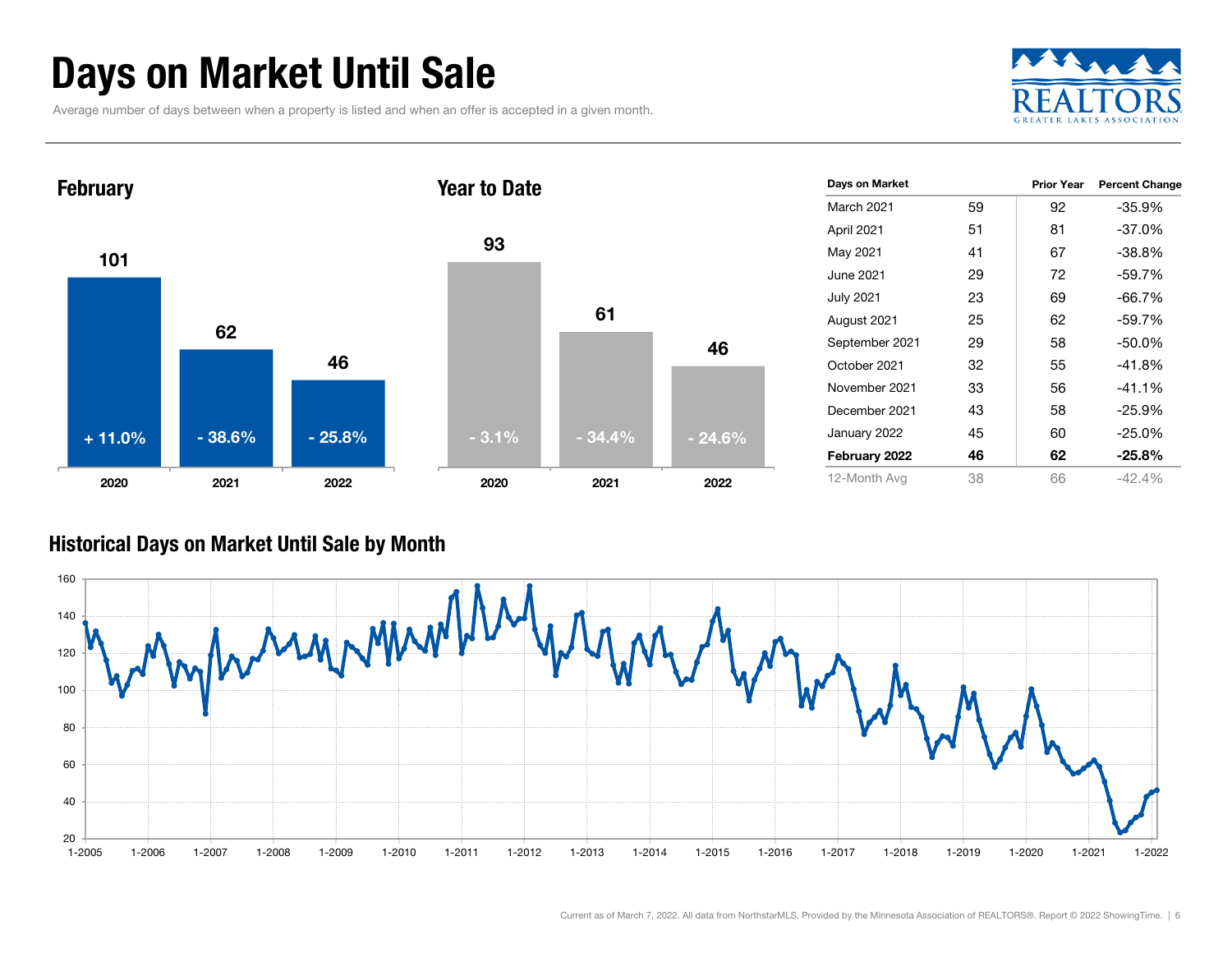### Median Sales Price

Point at which half of the sales sold for more and half sold for less, not accounting for seller concessions, in a given month.



\$174,500 \$211,500 February

2020

+ 4.5%



Year to Date

2020

 $+ 21.2\%$  + 13.3% + 20.0% + 20.0% + 10.4%

| <b>Median Sales Price</b> |           | <b>Prior Year</b> | <b>Percent Change</b> |
|---------------------------|-----------|-------------------|-----------------------|
| March 2021                | \$203,000 | \$190,750         | $+6.4%$               |
| April 2021                | \$236,150 | \$200,950         | +17.5%                |
| May 2021                  | \$242,750 | \$218,750         | +11.0%                |
| June 2021                 | \$260,000 | \$216,000         | +20.4%                |
| July 2021                 | \$250,000 | \$220,000         | +13.6%                |
| August 2021               | \$257,600 | \$225,000         | +14.5%                |
| September 2021            | \$250,000 | \$225,000         | +11.1%                |
| October 2021              | \$267,000 | \$232,250         | +15.0%                |
| November 2021             | \$240,000 | \$229,900         | $+4.4%$               |
| December 2021             | \$249,950 | \$225,000         | $+11.1%$              |
| January 2022              | \$225,000 | \$206,200         | $+9.1%$               |
| February 2022             | \$239,650 | \$211,500         | +13.3%                |
| 12-Month Avg              | \$243,425 | \$216,775         | $+12.3%$              |

#### Historical Median Sales Price by Month

2021 2022



2021 2022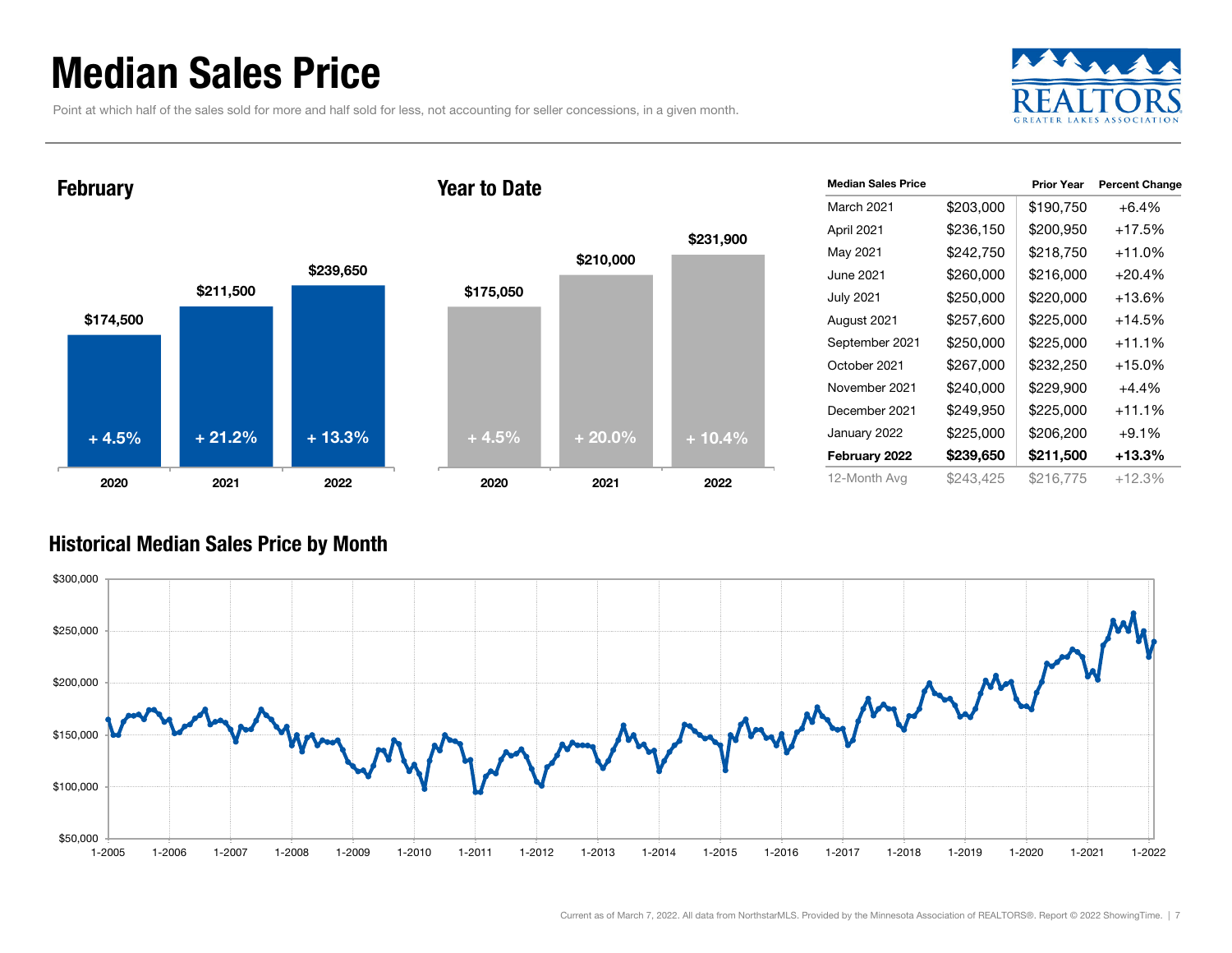### Average Sales Price

Average sales price for all closed sales, not accounting for seller concessions, in a given month.



February

#### Year to Date



| Avg. Sales Price |           | <b>Prior Year</b> | <b>Percent Change</b> |
|------------------|-----------|-------------------|-----------------------|
| March 2021       | \$236,654 | \$229,765         | $+3.0%$               |
| April 2021       | \$275,823 | \$216,761         | $+27.2%$              |
| May 2021         | \$309,099 | \$249,712         | $+23.8\%$             |
| June 2021        | \$311,404 | \$248,076         | $+25.5%$              |
| <b>July 2021</b> | \$291,736 | \$278,497         | +4.8%                 |
| August 2021      | \$317,588 | \$273,716         | $+16.0%$              |
| September 2021   | \$315,363 | \$268,399         | $+17.5%$              |
| October 2021     | \$338,987 | \$304,278         | $+11.4%$              |
| November 2021    | \$309,844 | \$284,851         | $+8.8\%$              |
| December 2021    | \$307,995 | \$263,157         | $+17.0%$              |
| January 2022     | \$255,659 | \$252,073         | $+1.4%$               |
| February 2022    | \$272,382 | \$248,585         | $+9.6%$               |
| 12-Month Avg     | \$295,211 | \$259,822         | +13.6%                |

#### Historical Average Sales Price by Month

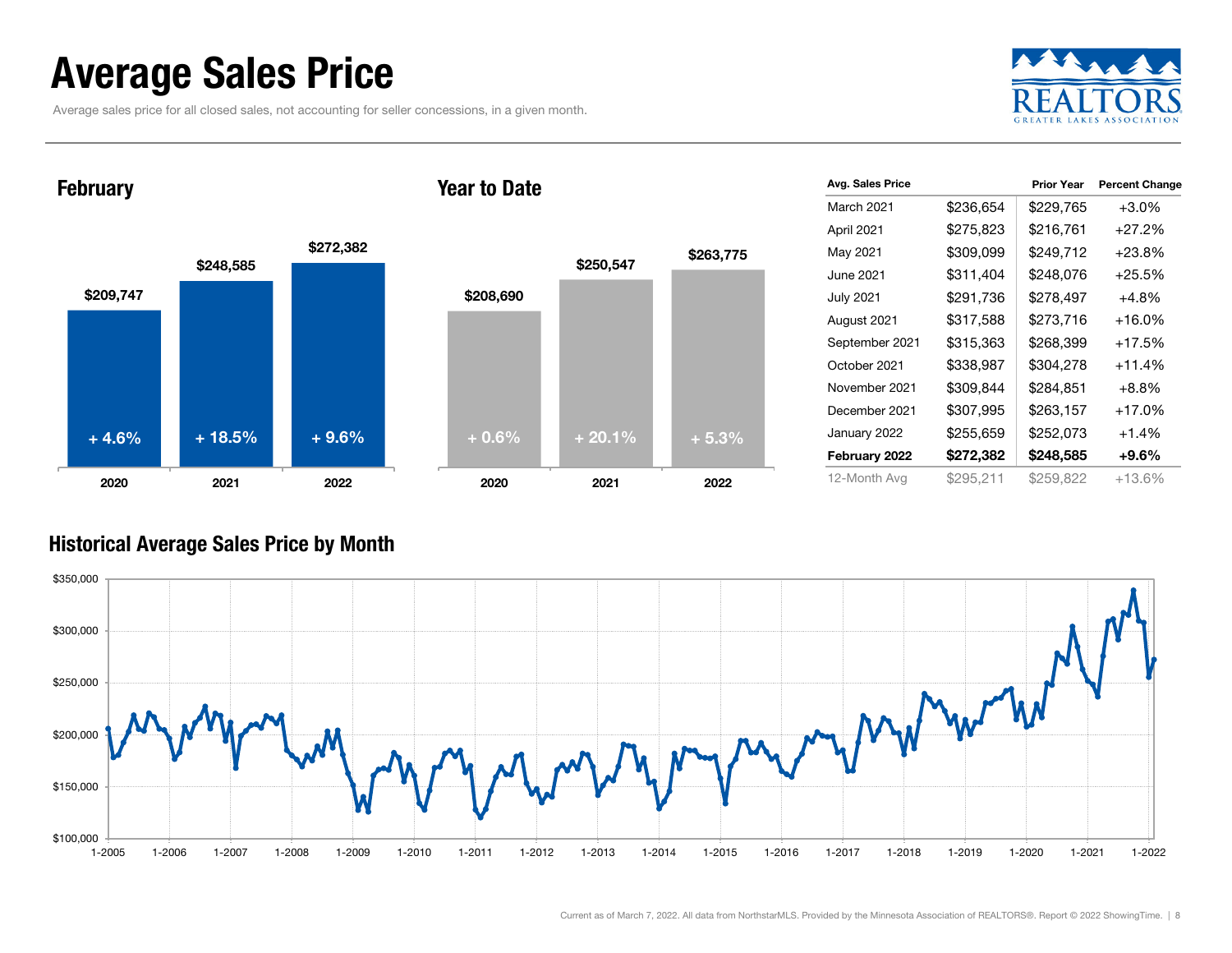### Percent of Original List Price Received

Percentage found when dividing a property's sales price by its original list price, then taking the average for all properties sold in a given month, not accounting for seller concessions.



92.4% 95.7% 97.9% 2020 2021 2022 **February** 93.0% 96.2% 97.2% 2020 2021 2022 Year to Date- 0.9% $\%$  + 3.6% + 2.3% + 0.1% + 3.4% + 1.0%

| Pct. of Orig. Price Received |        | <b>Prior Year</b> | <b>Percent Change</b> |
|------------------------------|--------|-------------------|-----------------------|
| March 2021                   | 96.9%  | 95.6%             | $+1.4%$               |
| April 2021                   | 99.4%  | 95.3%             | +4.3%                 |
| May 2021                     | 100.4% | 95.7%             | $+4.9%$               |
| June 2021                    | 101.9% | 96.3%             | $+5.8%$               |
| July 2021                    | 101.0% | 96.3%             | +4.9%                 |
| August 2021                  | 100.2% | 96.8%             | $+3.5%$               |
| September 2021               | 99.3%  | 97.1%             | $+2.3%$               |
| October 2021                 | 99.1%  | 97.4%             | $+1.7%$               |
| November 2021                | 97.6%  | 97.2%             | $+0.4%$               |
| December 2021                | 97.2%  | 96.5%             | $+0.7%$               |
| January 2022                 | 96.7%  | 96.6%             | $+0.1%$               |
| February 2022                | 97.9%  | 95.7%             | $+2.3%$               |
| 12-Month Avg                 | 99.0%  | 96.4%             | $+2.7%$               |

#### Historical Percent of Original List Price Received by Month

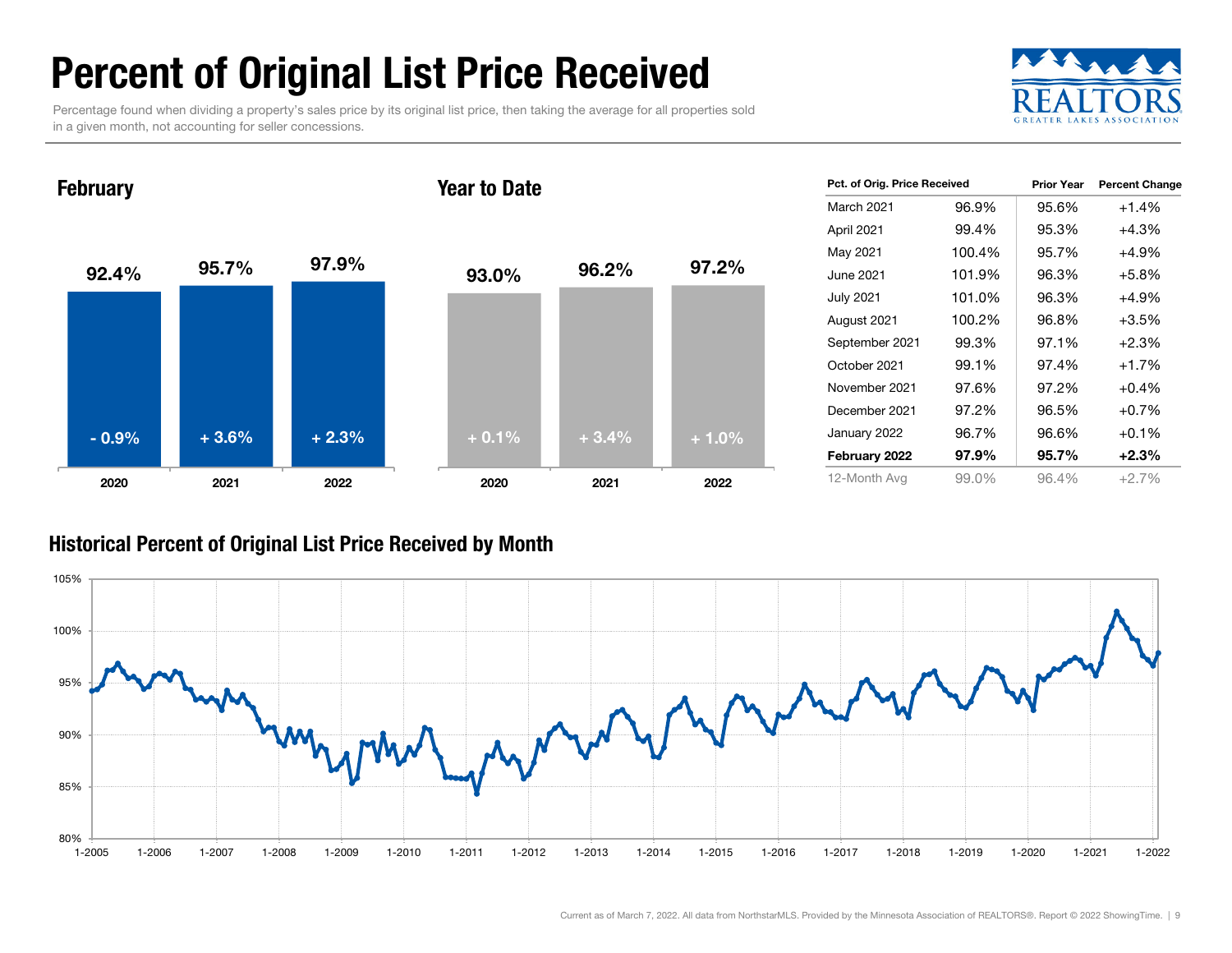## Housing Affordability Index

This index measures housing affordability for the region. For example, an index of 120 means the median household income is 120% of what is necessary to qualify for the median-priced home under prevailing interest rates. A higher number means greater affordability.





| <b>Affordability Index</b> |     | <b>Prior Year</b> | <b>Percent Change</b> |
|----------------------------|-----|-------------------|-----------------------|
| <b>March 2021</b>          | 144 | 148               | $-2.7\%$              |
| April 2021                 | 127 | 148               | $-14.2%$              |
| May 2021                   | 124 | 135               | $-8.1\%$              |
| June 2021                  | 114 | 139               | $-18.0%$              |
| <b>July 2021</b>           | 120 | 138               | $-13.0%$              |
| August 2021                | 117 | 136               | $-14.0%$              |
| September 2021             | 119 | 136               | $-12.5%$              |
| October 2021               | 112 | 133               | $-15.8%$              |
| November 2021              | 128 | 135               | $-5.2%$               |
| December 2021              | 117 | 138               | $-15.2%$              |
| January 2022               | 126 | 149               | $-15.4%$              |
| February 2022              | 116 | 138               | -15.9%                |
| 12-Month Avg               | 122 | 140               | $-12.9%$              |

#### Historical Housing Affordability Index by Mont h

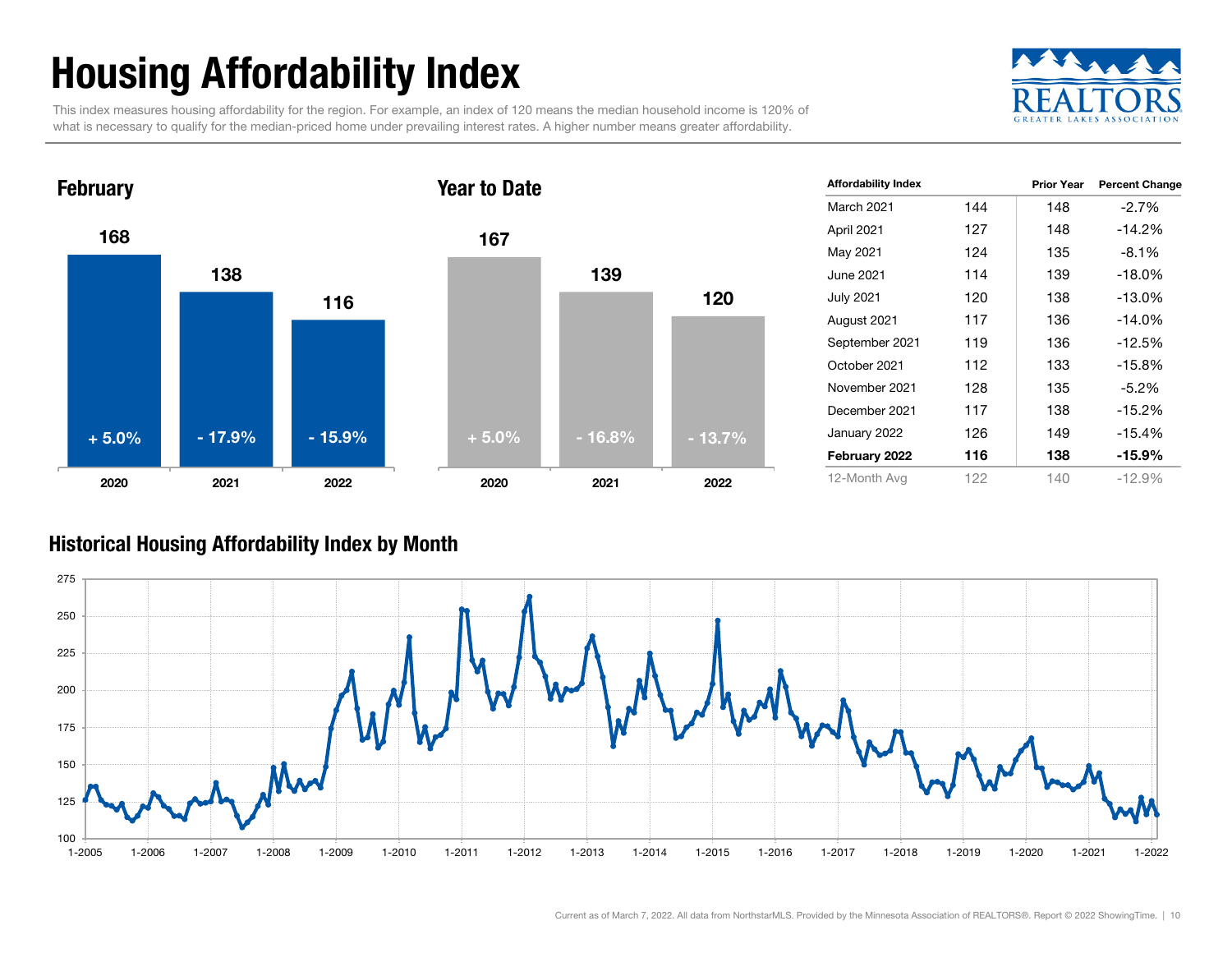### Inventory of Homes for Sale

The number of properties available for sale in active status at the end of a given month.





#### Historical Inventory of Homes for Sale by Month

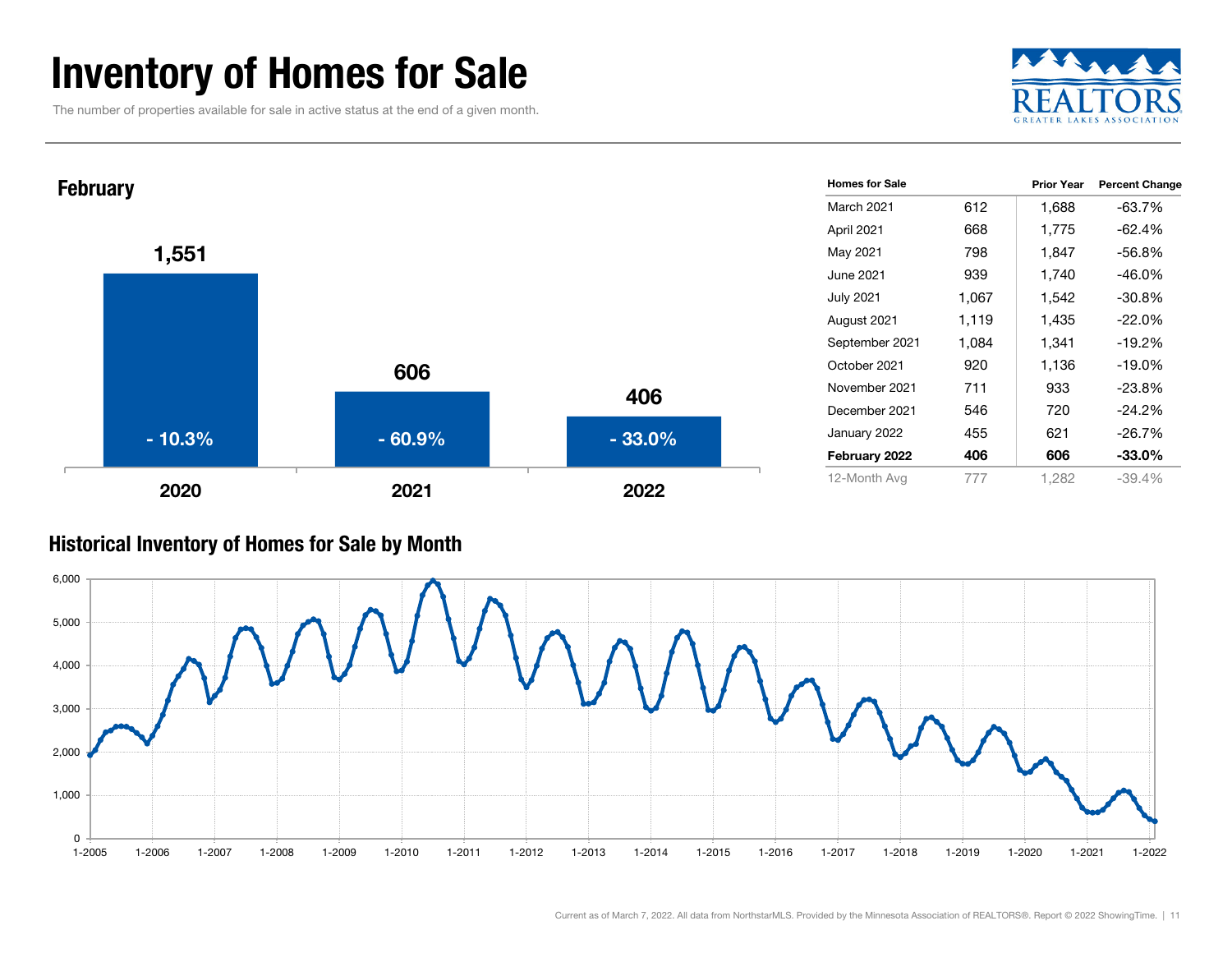### Months Supply of Inventory

The inventory of homes for sale at the end of a given month, divided by the average monthly pending sales from the last 12 months.





#### Historical Months Supply of Inventory by Month